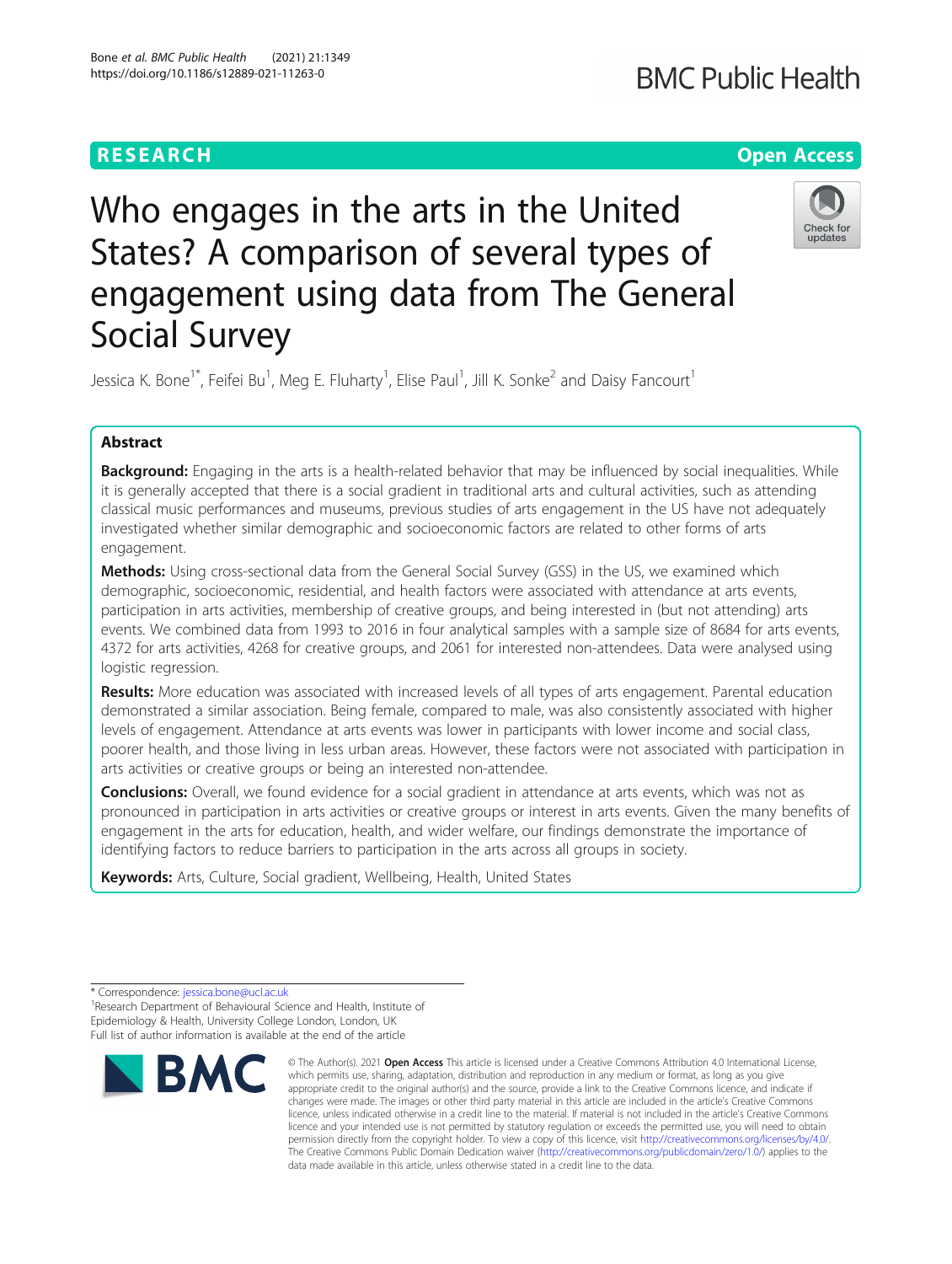#### Background

There are many known social inequalities in health, including differences in healthy life expectancy and mortality [[1,](#page-11-0) [2](#page-11-0)]. These disparities may be partially explained by a social gradient in a variety of health behaviors, including diet, obesity, physical activity, alcohol consumption, and smoking  $[3-5]$  $[3-5]$  $[3-5]$  $[3-5]$ . Health behavior norms may be learnt within the socioeconomic context, with social determinants influencing behavior throughout the life course [\[6](#page-11-0)]. Engaging in the arts is an example of a health-related behavior that demonstrates social inequalities [\[7](#page-11-0), [8](#page-11-0)].

Arts engagement typically refers to different types of creative activity, from actively participating in the arts (e.g. dancing, singing, acting, painting, reading) to more receptive cultural engagement (e.g. going to museums, galleries, exhibits, performances and the theater [\[9](#page-11-0)]). It can also encompass broader creative activities that, whilst not always labelled as 'arts', share similar properties of creative skill and imagination (e.g. gardening, cooking, and hobby or book groups [\[10](#page-11-0)]). In 2019, the World Health Organization identified more than 3000 studies showing the beneficial impact of arts engagement on mental and physical health and social determinants of health, from education to social cohesion and welfare [[9\]](#page-11-0). Despite growing awareness of the benefits of engaging with the arts, there is a social gradient in arts participation. Previous surveys have found that arts engagement in the United States (US) may differ according to socioeconomic status, education, and income [[11](#page-11-0)–[13](#page-11-0)]. Similar factors are associated with inequalities in access to health care and health and social outcomes [[14](#page-11-0)–[17](#page-11-0)]. Varying engagement in the arts may therefore further contribute to health and social inequalities [\[8](#page-11-0)]. However, the literature on this topic is limited by a number of factors.

First, many previous studies have focused on certain demographic or socioeconomic predictors of arts engagement without always taking into account the broad range of factors that may be related to one another. From these studies, the most consistent predictors of increased arts engagement are higher levels of education and income [[12,](#page-11-0) [13](#page-11-0), [18](#page-11-0)–[24\]](#page-11-0). There have been extensive efforts to differentiate the effects of education and income on arts engagement, and it appears that both independently contribute to engagement levels [[21](#page-11-0), [25](#page-11-0)]. However, education may be more strongly associated with attending highbrow cultural events, whereas income is more strongly associated with other forms of arts engagement [\[25\]](#page-11-0). Further, self-identified social class may be another important factor which should be studied alongside income and education [\[23](#page-11-0)]. There is also evidence for lower rates of engagement in Black than White racial/ethnic groups [\[12,](#page-11-0) [18](#page-11-0), [22,](#page-11-0) [26](#page-11-0), [27\]](#page-11-0). Still, it

remains unclear whether race/ethnicity has a strong association with engagement after other factors, particularly education and income (as interconnected systems that contribute to structural racism), have been taken into account [\[18](#page-11-0), [21,](#page-11-0) [22,](#page-11-0) [27,](#page-11-0) [28\]](#page-11-0).

Additionally, there are other factors that could be associated with arts engagement that have not been investigated in the US to date. In the UK, there are geographical differences in participation independent of individual demographic and socio-economic backgrounds [[29\]](#page-11-0). Further, living alone is associated with fewer perceived opportunities to engage in the arts and those with poorer physical and mental health may experience more barriers to engaging [\[30](#page-11-0)]. As many previous studies of arts engagement in the US are based on the Survey of Public Participation in the Arts (SPPA; National Endowment for the Arts), which does not collect data on physical and mental health, these factors have not been investigated.

Moreover, in the US, most research on predictors of arts engagement has measured engagement with 'benchmark' arts activities, as defined in the SPPA. These activities include attending jazz, classical music, opera, musical or non-musical plays, ballet performances, and art museums or art galleries. Although these activities are not intended to be comprehensive [[31\]](#page-11-0), they have repeatedly been used as a metric of engagement in the arts. This has led to the perception that arts participation is declining in the US [[11](#page-11-0), [22](#page-11-0), [32\]](#page-11-0). However, when defined more broadly, including other types of arts activities and going beyond the non-profit sector to recognize the many diverse commercial forms of cultural expression, participation is not declining and the way in which people participate may instead be changing [\[13](#page-11-0), [33,](#page-11-0) [34](#page-11-0)]. There may be a growing gap between arts participation metrics and the ways in which people participate, and this could be affecting our understanding of the predictors of engagement [[35](#page-11-0)].

Therefore, in this study, we used a large nationally representative sample of adults in the US (the General Social Survey; GSS) to investigate predictors of different types of arts engagement. Specifically, we were interested in whether there are social inequalities in engagement in the arts, as found in other health-related behaviors. To do this, we tested which demographic, socioeconomic, residential, and health factors were associated with attendance at arts events, participation in arts activities, and membership of creative groups. Further, in order to differentiate between non-attendance due to a lack of interest versus non-attendance due to barriers or a lack of opportunities, we investigated whether similar factors were associated with being interested in, but not attending, arts events. Finally, we examined whether engagement changed across time, from 1993 to 2016, and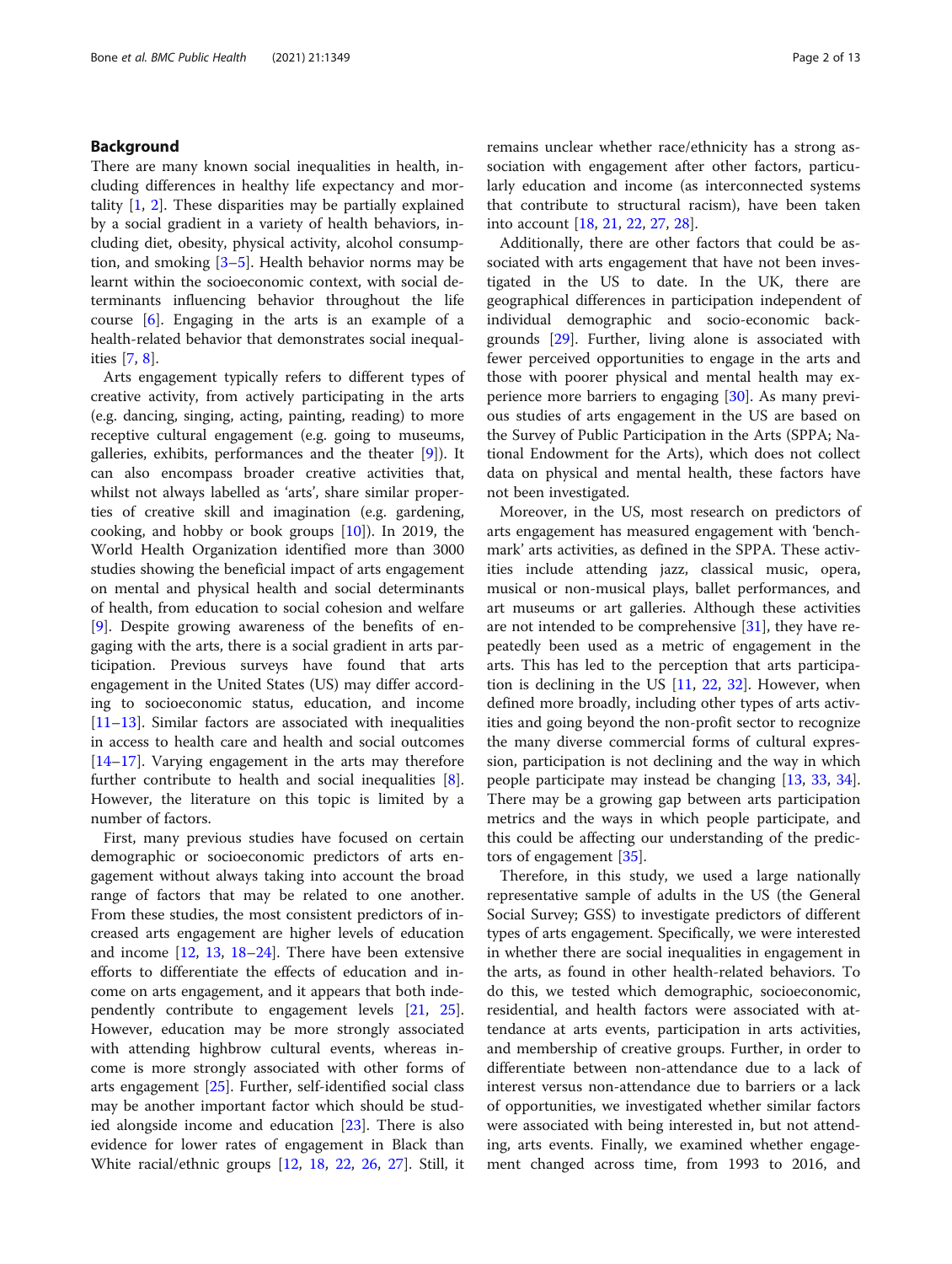whether associations between demographic and socioeconomic factors and engagement changed over these two decades.

#### **Methods**

#### Sample

Participants were drawn from the General Social Survey (GSS); a repeated cross-sectional and rotating panel study of adults aged 18 and over in the US [\[36](#page-11-0)]. Each survey year was an independently drawn sample of English-speaking individuals living in non-institutional arrangements. From 2006 onwards, Spanish-speakers were added to the target population. Full probability sampling was employed, and surveys sub-sampled nonrespondents from 2004 onwards.

We used data from GSS waves at which arts outcomes were measured between 1993 and 2016. Each wave included a unique sample of individuals so we were able to combine data across waves. We used four indicators of arts engagement (arts events, arts activities, creative groups, and interested non-attendees), each measured in different waves of the GSS. Arts events were measured in 1993, 1998, 2002, 2012 and 2016, arts activities were measured in 1993, 1998, and 2002, creative groups were measured in 1993, 1994, 2004, and 2010, and interested non-attendees were measured in 2012 and 2016. We therefore identified four samples, one for each outcome. When combining samples across all relevant years, the total number of participants was 14,890, 7203, 12,311, and 7687 for arts events, activities, creative groups, and interested non-attendees respectively. We then restricted the sample just to participants with complete data on arts variables, which produced a final sample size of 8684 for arts events, 4372 for arts activities, 4268 for creative groups, and 2061 for interested non-attendees (see Supplementary Table [1](#page-10-0) for further details).

All participants gave informed consent and this study has Institutional Review Board approval from the University of Florida (IRB201901792) and ethical approval from University College London Research Ethics Committee (project 18839/001).

#### Arts engagement outcomes Arts events

Participants were asked whether they had attended arts events in the last 12 months, not including school performances. In 1993, attendance at three events was measured as the following: a) art museum or gallery, b) ballet or dance performance, and c) classical music or opera performance. In 1998 and 2002, two additional events were added to this list: d) popular music performance, and e) non-musical stage play performance. In 2012 and 2016, attendance at two types of event was measured; a) music, theatre, or dance performance, and b) art exhibit (including paintings, sculpture, textiles, graphic design, or photography). Due to these differences in measurement across years, we collapsed all responses into a binary variable indicating attendance at any event in the last 12 months  $(0 = none, 1 = one or)$ more). As this does not entirely account for the changes in question style, we tested whether the changing definition of arts events altered our findings in sensitivity analyses (outlined below). For full details of the questions asked in each wave, see Supplementary Table [2.](#page-10-0)

#### Arts activities

Participants self-reported whether they participated in any kind of arts activity in the last 12 months, including: a) making art or craft objects, b) taking part in music, dance, or theatrical performance, and c) playing a musical instrument (Supplementary Table [2\)](#page-10-0). This was coded as a binary variable  $(0 = none, 1 = one or more)$ , and was measured consistently in 1993, 1998, and 2002.

#### Creative groups

Participants were asked about the groups or organizations of which they were a member in 1993, 1994, 2004, and 2010. The creative groups were hobby or garden clubs and literary, art, discussion, or study groups (Supplementary Table [2](#page-10-0)). A binary variable was created indicating membership in either of these group types  $(0 =$ none,  $1 =$ one or more).

#### Interested non-attendees

In the 2012 and 2016 GSS, participants who responded to the arts event questions were also asked if there was an arts event during the last 12 months that they had wanted to go to but did not attend  $(0 = no, 1 = yes)$ . In 2012, only participants who had not attended an event during the last 12 months were asked this question. In 2016, all participants who were asked about arts event attendance were also asked whether there was an event that they had wanted to go to but did not attend. As we aimed to include only participants who were interested non-attendees, we excluded those who reported attending an arts event in 2016 ( $n = 738$  excluded).

#### Exposures

We examined whether a range of demographic, socioeconomic, residential, and health factors were associated with arts engagement. Demographics included age (years), sex (male or female), race/ethnicity (White, Black, or Other) and marital status (married, separated/ divorced/widowed, or never married). Socioeconomic factors included total number of years of education (0– 20 years), parental years of education (highest reported maternal or paternal education; 0–20 years), employment status in the last week (employed, unemployed or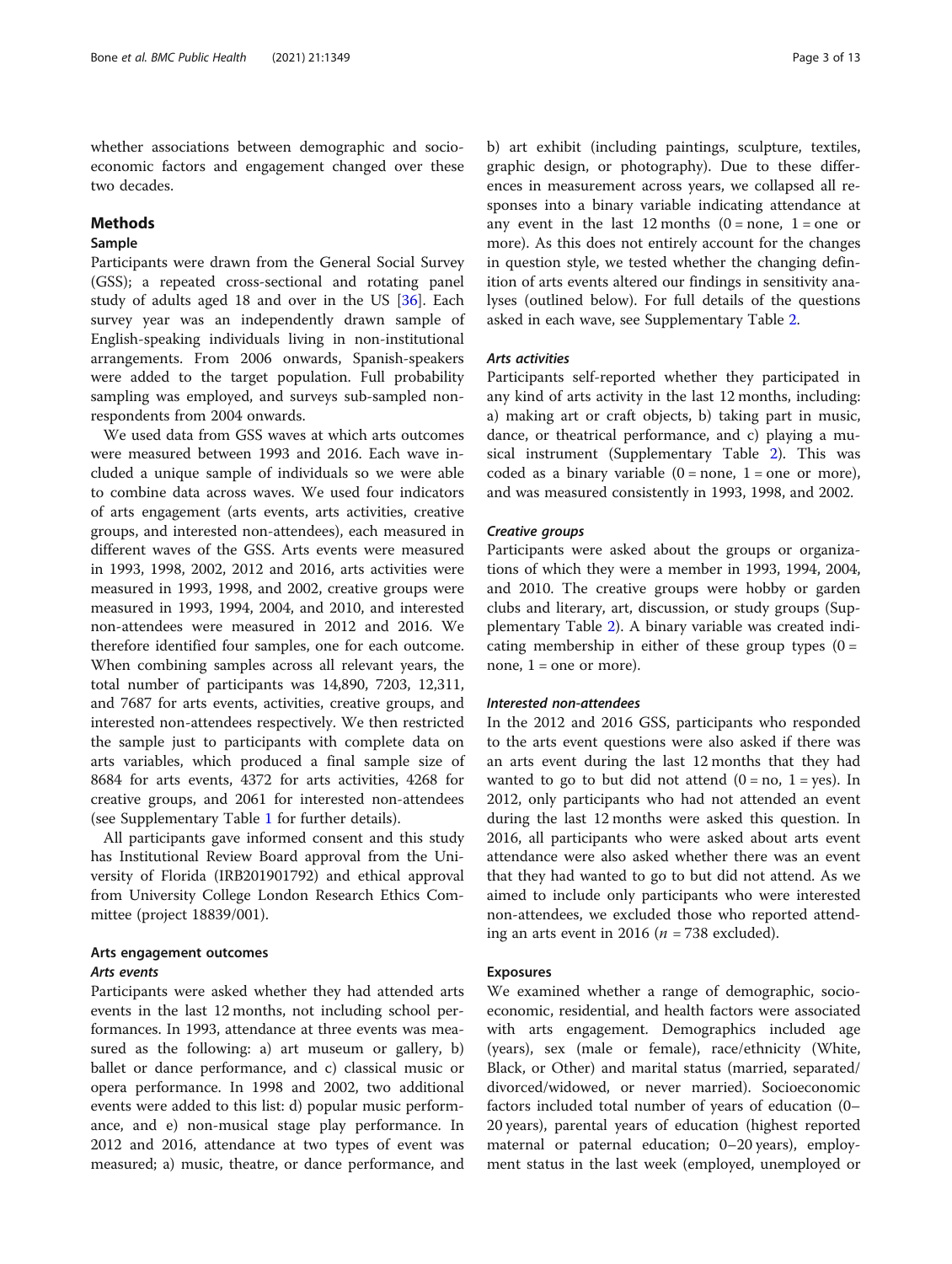not currently working, retired, keeping house, or other), family income in constant dollars (base = 1986; \$0 to \$9999, \$10,000 to \$19,999, \$20,000 to \$29,999, \$30,000 to \$49,999, or \$50,000+), subjective satisfaction with financial situation (not satisfied at all, more or less satisfied, or pretty well satisfied), and a subjective rating of social class (lower class, working class, middle class, or upper class).

Residential factors included level of urbanicity (medium to large city with 50,000 people or more; suburb of a medium to large city; unincorporated area of a medium to large city; small city, town or village of 2500 to 50,000 people; and smaller areas or open country), number of people living in the household (1–10), and whether there was an area within a mile of their home where they would be afraid to walk alone at night (yes or no).

Finally, we included a general health rating (excellent, good, fair, or poor).

#### Statistical analyses

We used four logistic regression models to test crosssectional associations between demographic, socioeconomic, residential, and health exposures and binary arts engagement outcomes. Each outcome (arts events, arts activities, creative groups, interested non-attendees) was modelled separately. Where there was evidence of a non-linear association between age and arts engagement, we included a quadratic age term. As a number of similar exposures were included, multicollinearity was assessed to ensure that Variance Inflation Factors were less than 10 [[37\]](#page-11-0). All analyses were weighted to account for the sub-sampling of non-respondents and the number of adults in the household using weights supplied by the GSS [\[36\]](#page-11-0). We accounted for clustering of participants within primary sampling units by using robust standard errors.

We also tested whether there was any evidence that associations between arts engagement outcomes and age, race/ethnicity, class, income, and sex differed over time. We included an interaction term between each exposure and survey year in separate logistic regression models. Where there was evidence for an interaction, we then examined the association between the exposure and arts engagement separately in each survey year.

For participants with missing data on exposures, we imputed data using multiple imputation by chained equations (MICE [\[38\]](#page-11-0)). We used linear, logistic, ordinal, and multinomial regression and predictive mean matching according to variable type, generating 50 imputed data sets (maximum missing data ranged from 10 to 35% in each sample; Supplementary Table [3\)](#page-10-0). The imputation model included all variables used in analyses, auxiliary variables, and the survey weights. Auxiliary variables were split ballot group, interviewer's rating of the respondent's attitude toward the interview and understanding of questions, respondent's rating of their family income (relative to other Americans), and geographic mobility since age 16. Imputations were performed separately according to survey year. For creative groups, several exposures (satisfaction with financial situation, general health rating, and feeling afraid in neighborhood) and an auxiliary variable (relative income) were missing for all participants in some years so were not included in the imputations or analyses. All other variables were successfully imputed. The results of analyses did not vary between complete cases and imputed data sets (Supplementary Table [4\)](#page-10-0), so findings from the imputed data are reported. All analyses were performed using Stata 16 [\[39\]](#page-11-0).

#### Sensitivity analysis

We tested whether the changing definition of arts event attendance altered our findings. In this analysis, we used the most homogenous measures of arts events, those included from 1998 to 2016. We therefore repeated the main analysis excluding participants from 1993 (which used a narrower definition of arts events) and examined whether similar factors were associated with arts event attendance in this subsample ( $n = 7094$ ; Supplementary Table [7\)](#page-10-0).

#### Results

#### Arts events

In total, 8684 participants provided data on attendance at arts events, 53% of whom were female and 78% were White (Table [1\)](#page-4-0). These participants ranged in age from 18 to 89 years, with a mean age of  $46.6$  (SD = 17.0). Overall, 56% had attended an arts event in the last 12 months, although this varied across years (1993: 48%, 1998: 62%, 2002: 66%, 2012: 46%, 2016: 50%).

In the logistic regression model, there was evidence for associations between several demographic factors and attending arts events (Table [2](#page-6-0)). Females had 24% higher odds  $(95\% \text{ CI} = 1.10 - 1.39)$  of attendance than males. In comparison to White participants, Black participants had 34% lower odds  $(95\% \text{ CI} = 0.55-0.78)$  of attendance. Participants who had never been married had 37% higher odds  $(95\% \text{ CI} = 1.14 - 1.63)$  of attendance than those who were married.

There was evidence that several socioeconomic factors were associated with attendance. Compared to those with a family income of less than \$10,000, participants in all other income groups had higher odds of attendance. The highest odds were in the highest income group. Subjective rating of social class was also associated with attendance, with higher classes associated with increasing odds. Each additional year of education was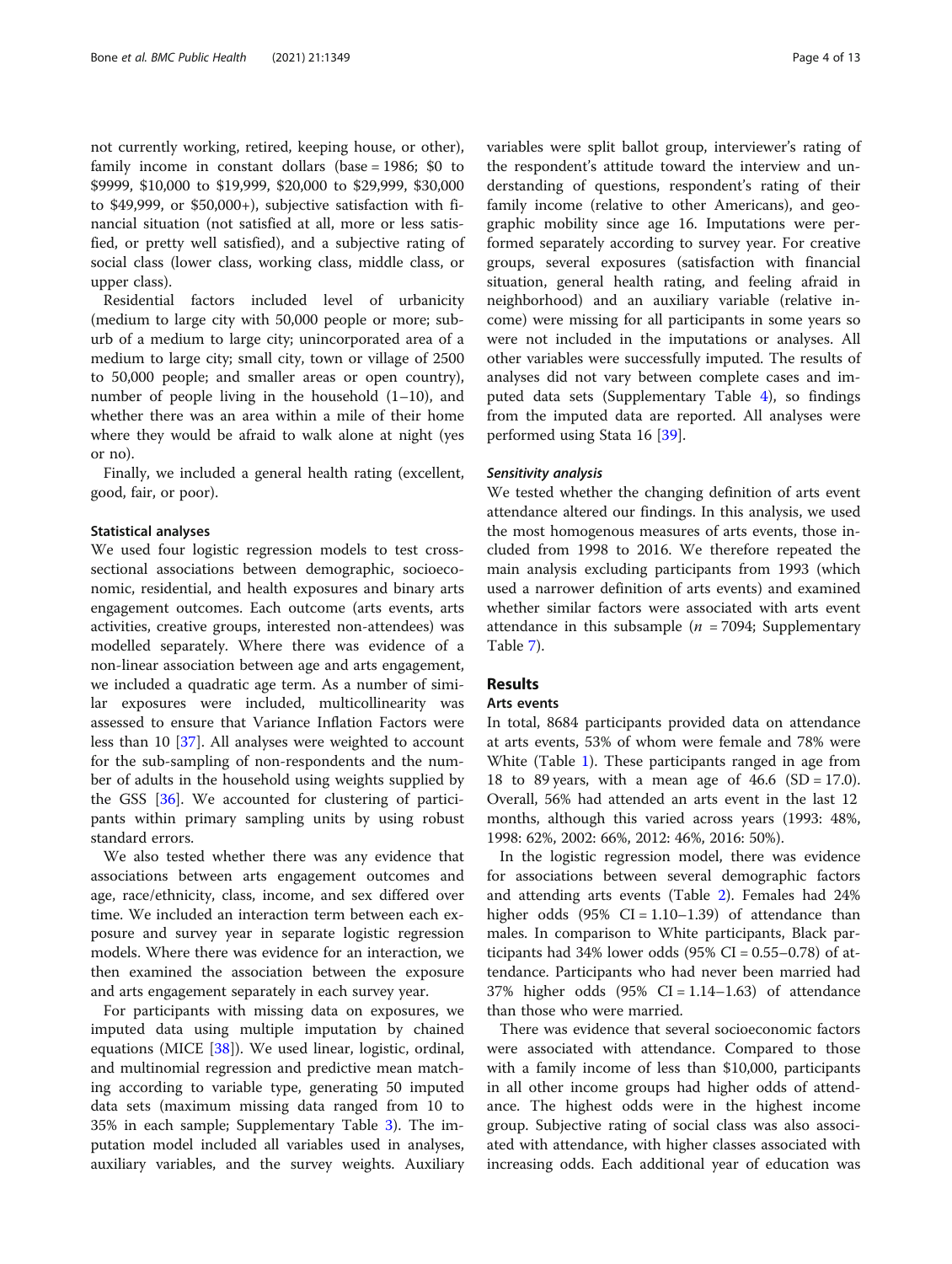|                                       | <b>Events</b><br>$n = 8684$ | <b>Activities</b><br>$n = 4372$ | Groups<br>$n = 4268$ | Interested<br>non-attendees<br>$n = 2061$ |
|---------------------------------------|-----------------------------|---------------------------------|----------------------|-------------------------------------------|
|                                       |                             |                                 | Percentage           |                                           |
| Female                                | 53%                         | 53%                             | 56%                  | 53%                                       |
| Race/ethnicity                        |                             |                                 |                      |                                           |
| White                                 | 78%                         | 81%                             | 81%                  | 70%                                       |
| Black                                 | 14%                         | 12%                             | 12%                  | 20%                                       |
| Other                                 | 8%                          | 7%                              | 7%                   | 10%                                       |
| Marital status                        |                             |                                 |                      |                                           |
| Married                               | 55%                         | 56%                             | 60%                  | 50%                                       |
| Separated/divorced/widowed            | 21%                         | 21%                             | 20%                  | 25%                                       |
| Never married                         | 24%                         | 23%                             | 20%                  | 25%                                       |
| Employment status                     |                             |                                 |                      |                                           |
| Employed                              | 63%                         | 65%                             | 62%                  | 57%                                       |
| Unemployed/not working                | 6%                          | 5%                              | 6%                   | 7%                                        |
| Retired                               | 15%                         | 13%                             | 14%                  | 17%                                       |
| Keeping house                         | 10%                         | 11%                             | 12%                  | 12%                                       |
| Other                                 | 6%                          | 6%                              | 6%                   | 7%                                        |
| Family income                         |                             |                                 |                      |                                           |
| \$0-\$9999                            | 18%                         | 17%                             | 16%                  | 28%                                       |
| \$10,000-\$19,999                     | 21%                         | 21%                             | 21%                  | 24%                                       |
| \$20,000-\$29,999                     | 18%                         | 20%                             | 17%                  | 16%                                       |
| \$30,000-\$49,999                     | 23%                         | 21%                             | 23%                  | 21%                                       |
| \$50,000+                             | 20%                         | 21%                             | 23%                  | 11%                                       |
| Satisfaction with financial situation |                             |                                 |                      |                                           |
| Not satisfied at all                  | 28%                         | 27%                             |                      | 34%                                       |
| More or less satisfied                | 44%                         | 44%                             |                      | 44%                                       |
| Pretty well satisfied                 | 28%                         | 29%                             |                      | 22%                                       |
| Social class                          |                             |                                 |                      |                                           |
| Lower class                           | 7%                          | 5%                              | 6%                   | 13%                                       |
| Working class                         | 46%                         | 45%                             | 43%                  | 54%                                       |
| Middle class                          | 44%                         | 46%                             | 48%                  | 32%                                       |
| Upper class                           | 3%                          | 4%                              | 3%                   | 1%                                        |
| General health rating                 |                             |                                 |                      |                                           |
| Excellent                             | 28%                         | 32%                             |                      | 21%                                       |
| Good                                  | 47%                         | 47%                             |                      | 42%                                       |
| Fair                                  | 19%                         | 16%                             |                      | 28%                                       |
| Poor                                  | $6\%$                       | 5%                              |                      | $9\%$                                     |
| Level of urbanicity                   |                             |                                 |                      |                                           |
| Med-large city (50,000+)              | 31%                         | 31%                             | 29%                  | 31%                                       |
| Suburb                                | 35%                         | 36%                             | 33%                  | 29%                                       |
| Unincorporated area                   | 13%                         | 9%                              | 15%                  | 18%                                       |
| Small city or town                    | 11%                         | 14%                             | 11%                  | $9\%$                                     |
| Smaller areas or country              | 10%                         | 10%                             | 12%                  | 13%                                       |
| Feels afraid in neighborhood          | 34%                         | 38%                             |                      | 31%                                       |

#### <span id="page-4-0"></span>Table 1 Demographic characteristics of the samples, with data combined across all included survey years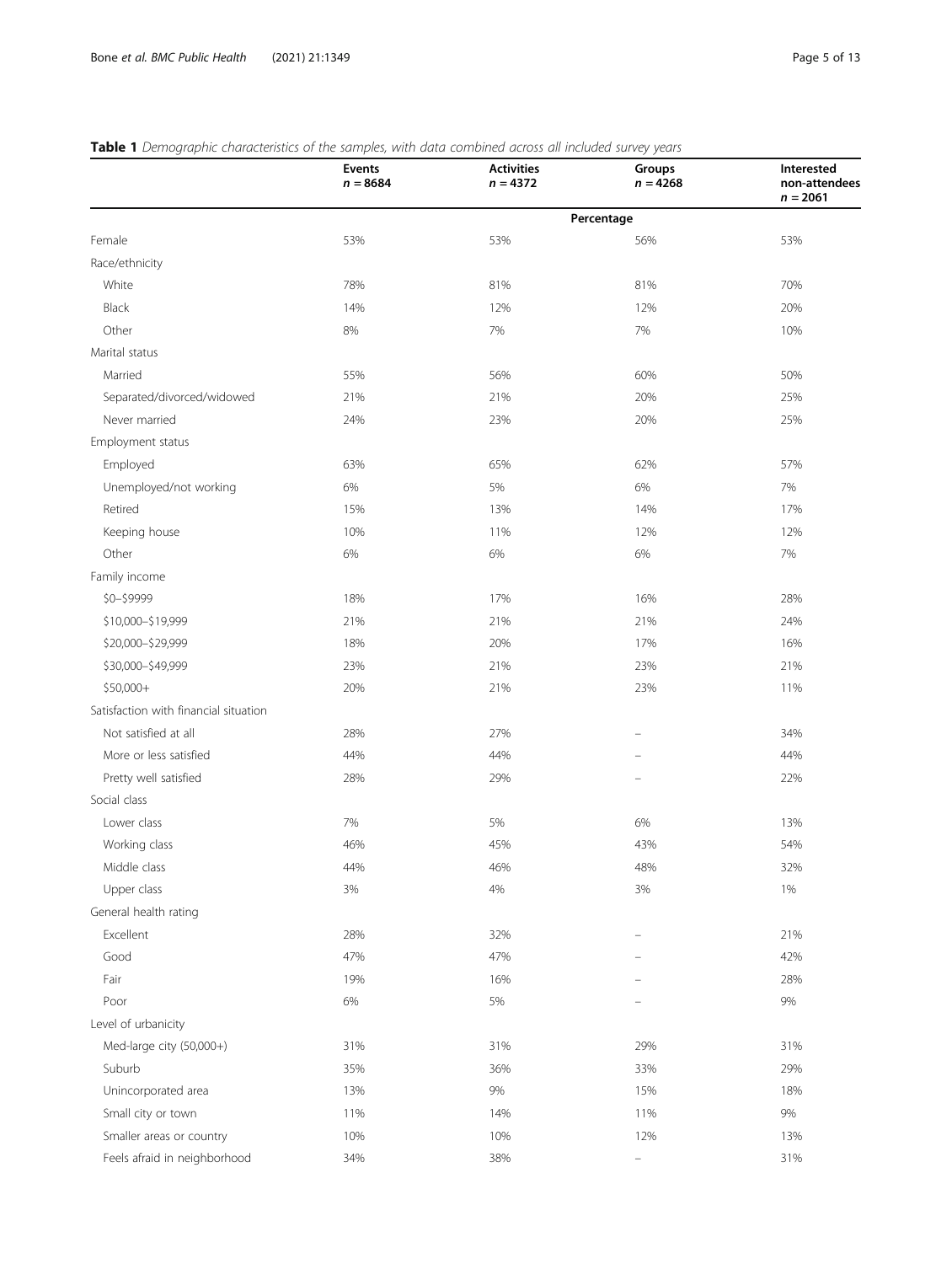|  |  |  |  | Table 1 Demographic characteristics of the samples, with data combined across all included survey years (Continued) |  |
|--|--|--|--|---------------------------------------------------------------------------------------------------------------------|--|
|--|--|--|--|---------------------------------------------------------------------------------------------------------------------|--|

|                             | Events<br>$n = 8684$ | <b>Activities</b><br>$n = 4372$ | Groups<br>$n = 4268$ | <b>Interested</b><br>non-attendees<br>$n = 2061$ |
|-----------------------------|----------------------|---------------------------------|----------------------|--------------------------------------------------|
|                             |                      | Mean (SE)                       |                      |                                                  |
| Age                         | 46.61 (0.23)         | 44.80 (0.33)                    | 45.92 (0.34)         | 49.14 (0.52)                                     |
| Years of education          | 13.44 (0.05)         | 13.20 (0.07)                    | 13.55 (0.06)         | 12.55(0.11)                                      |
| Parental years of education | 12.07 (0.06)         | 11.85 (0.09)                    | 12.11 (0.09)         | 11.26 (0.15)                                     |
| Household size              | 2.85(0.02)           | 2.84(0.03)                      | 2.88(0.03)           | 2.94(0.06)                                       |

Note. Results based on 50 multiply imputed data sets. Events includes participants from survey years 1993, 1998, 2002, 2012, and 2016. Activities includes participants from 1993, 1998, and 2002. Groups includes participants from 1993, 1994, 2004, and 2010. Interested non-attendees includes participants from 2012 and 2016.  $SE = standard error$ 

associated with 1.19 times higher odds  $(95\% \text{ CI} = 1.16-$ 1.22) of attendance. Parental education was similarly associated with increased odds of attendance, although the estimated odds ratio was smaller (OR =  $1.05$ , 95% CI = 1.04–1.07).

Two residential factors were associated with attendance. Compared to those living in medium to large cities, the odds of attendance reduced with decreasing level of urbanicity. The odds of attendance were lowest in smaller areas or open country. Additionally, for each additional person in the household, participants had 5% lower odds  $(95\% \text{ CI} = 0.90{\text -}0.99)$  of attendance. Participants who rated their health as fair ( $OR = 0.68$ , 95%  $CI =$ 0.56–0.83) or poor  $(OR = 0.47, 95\% \text{ CI} = 0.33$ –0.66) had lower odds of attending events than participants who rated their health as excellent.

Finally, the results suggested that event attendance varied across survey years, although there was no clear time trend. In comparison to 1993, the odds of attendance were higher in 1998, 2002, and 2012 but did not differ in 2016.

#### Arts activities

Overall, 4372 individuals reported whether they had participated in arts activities. These individuals ranged in age from 18 to 89 years, with a mean age of  $44.8$  (SD = 17.0). About 53% were female and 81% were White (Table [1](#page-4-0)). On average, 54% reported participating in at least one arts activity in the last 12 months, and this was relatively stable across time (1993: 55%, 1998: 51%, 2002: 55%).

Fewer factors were associated with participation in arts activities than with attendance at arts events (Table [2](#page-6-0)). Females had 1.71 times higher odds  $(95\% \text{ CI} = 1.45 -$ 2.00) of participating than males. Both Black (OR = 0.48, 95%  $CI = 0.38 - 0.61$ ) and individuals of Other races/ethnicities (OR = 0.70, 95% CI = 0.51–0.96) were less likely to report participating than those who were White. Individuals who were unemployed or not working had higher odds of participating than those working  $(OR =$ 1.44, 95% CI =  $1.06-1.95$ ). As with attending arts events, increased years of education ( $OR = 1.08$ , 95%  $CI = 1.05$ –

1.12) and parental education (OR = 1.05, 95% CI =  $1.02-$ 1.07) were both associated with higher odds of participating in arts activities. There was no evidence that any other factors were associated with participation.

#### Creative groups

Membership of creative groups was reported by 4268 participants, who were similar demographically to participants who reported other arts outcomes (Table [1](#page-4-0)). Membership in creative groups was lower than attendance at events or participation in activities. Overall, 19% of participants reported being a member of a creative group, and this may have decreased over time (1993: 20%, 1994: 16%, 2004: 18%, 2010: 17%).

Despite a lower proportion of participants being members of creative groups, membership was associated with similar factors to arts activities (Table [2\)](#page-6-0). Females had 1.33 times higher odds  $(95\% \text{ CI} = 1.08-1.63)$  of membership than males. There was also evidence that the odds of membership increased with more education  $(OR =$ 1.15, 95% CI = 1.10–1.20) and parental education (OR = 1.04,  $95\%$  CI = 1.01–1.08). In contrast to arts activities, those who were never married had 1.58 times higher odds  $(95\% \text{ CI} = 1.18 - 2.11)$  of membership than married participants and the odds of membership increased with age  $(OR = 1.01, 95\% \text{ CI} = 1.00 - 1.02)$ . Finally, there was evidence that membership decreased over time, with the odds decreasing by 32% (95% CI = 0.54–0.87) from 1993 to 2010.

#### Interested non-attendees

Overall, 2061 participants reported whether there was an arts event that they had wanted to go to but did not attend, 29% of whom were interested non-attendees. The proportion of interested non-attendees remained consistent across years (2012: 29%, 2016: 30%).

As with attendance at arts events, there was evidence that being an interested non-attendee was associated with race/ethnicity and years of education (Table [2](#page-6-0)). Other races/ethnicities had lower odds of being an interested non-attendee than White individuals ( $OR = 0.56$ ,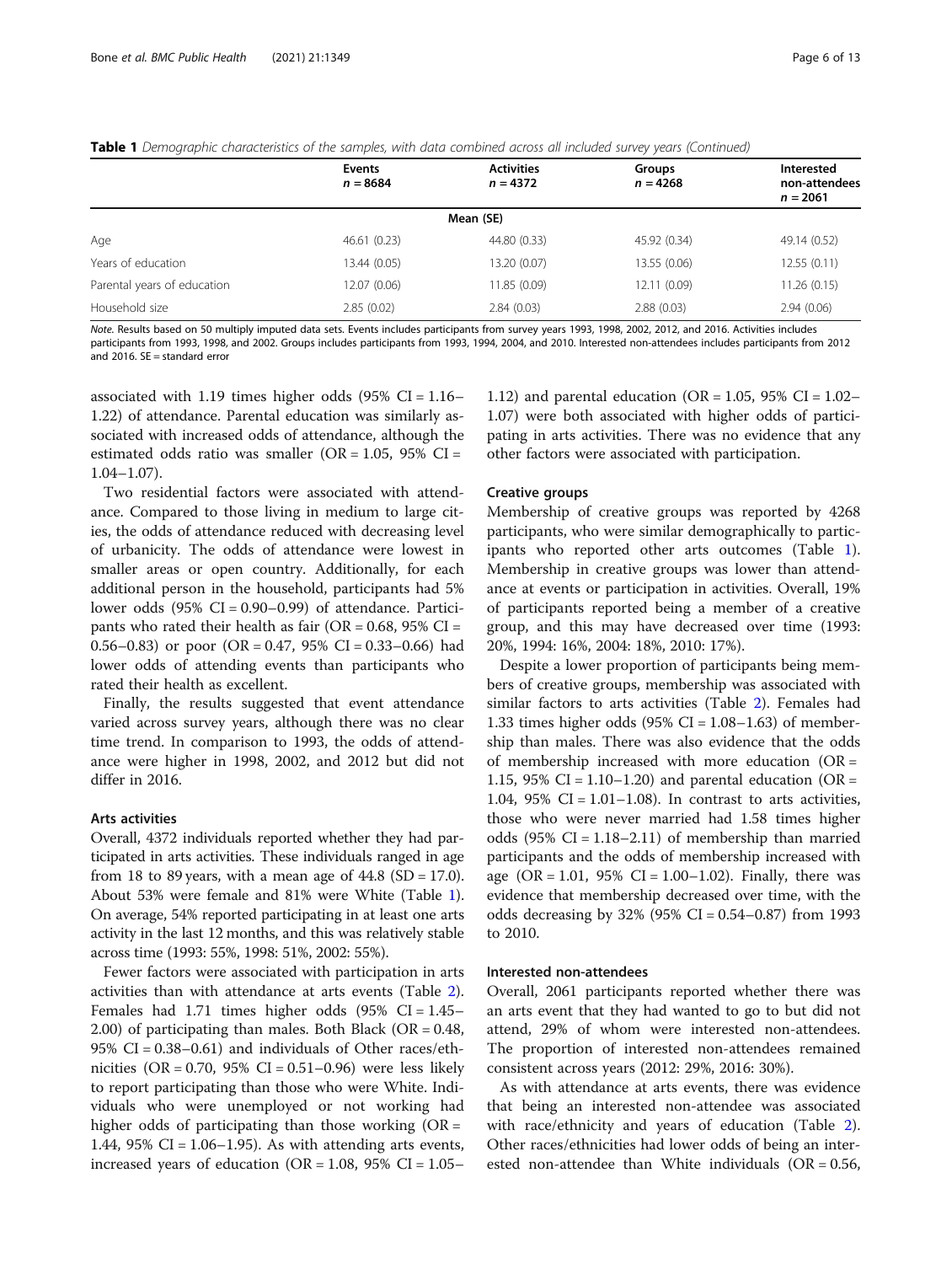|                             | Model 1: Events<br>$n = 8684$ |               | <b>Model 2: Activities</b><br>$n = 4372$ |              |               | Model 3: Groups<br>$n = 4268$ |                          |               | Model 4: Interested<br>non-attendes<br>$n = 2061$ |                          |               |                          |
|-----------------------------|-------------------------------|---------------|------------------------------------------|--------------|---------------|-------------------------------|--------------------------|---------------|---------------------------------------------------|--------------------------|---------------|--------------------------|
|                             | OR                            | 95% CI        | p                                        | OR           | 95% CI        | p                             | OR                       | 95% CI        | p                                                 | OR                       | 95% CI        | p                        |
| Age                         | 1.01                          | $0.98 - 1.03$ | 0.629                                    | 1.01         | $0.98 - 1.03$ | 0.605                         | 1.01                     | $1.00 - 1.02$ | 0.007                                             | 1.00                     | $0.99 - 1.01$ | 0.850                    |
| Age (quadratic)             | 1.00                          | $1.00 - 1.00$ | 0.302                                    | 1.00         | $1.00 - 1.00$ | 0.129                         | $\qquad \qquad -$        |               |                                                   | $\overline{\phantom{0}}$ |               | $\overline{\phantom{0}}$ |
| Female                      | 1.24                          | $1.10 - 1.39$ | < 0.001                                  | 1.71         | $1.45 - 2.00$ | < 0.001                       | 1.33                     | $1.08 - 1.63$ | 0.008                                             | 1.19                     | $0.90 - 1.58$ | 0.215                    |
| Race/ethnicity              |                               |               |                                          |              |               |                               |                          |               |                                                   |                          |               |                          |
| White                       | 1                             |               |                                          | $\mathbf{1}$ |               |                               | 1                        |               |                                                   | $\mathbf{1}$             |               |                          |
| Black                       | 0.66                          | $0.55 - 0.78$ | < 0.001                                  | 0.48         | $0.38 - 0.61$ | < 0.001                       | 0.94                     | $0.66 - 1.33$ | 0.718                                             | 0.92                     | $0.61 - 1.39$ | 0.696                    |
| Other                       | 0.89                          | $0.71 - 1.11$ | 0.294                                    | 0.70         | $0.51 - 0.96$ | 0.028                         | 1.11                     | $0.74 - 1.69$ | 0.606                                             | 0.56                     | $0.35 - 0.89$ | 0.015                    |
| Marital status              |                               |               |                                          |              |               |                               |                          |               |                                                   |                          |               |                          |
| Married                     | 1                             |               |                                          | $\mathbf{1}$ |               |                               | 1                        |               |                                                   | 1                        |               |                          |
| Separated                   | 1.16                          | $1.00 - 1.34$ | 0.056                                    | 0.90         | $0.75 - 1.09$ | 0.282                         | 0.91                     | $0.68 - 1.22$ | 0.531                                             | 1.08                     | $0.75 - 1.57$ | 0.671                    |
| Never married               | 1.37                          | $1.14 - 1.63$ | 0.001                                    | 1.00         | $0.78 - 1.27$ | 0.987                         | 1.58                     | $1.18 - 2.11$ | 0.002                                             | 1.26                     | $0.86 - 1.86$ | 0.236                    |
| Employment status           |                               |               |                                          |              |               |                               |                          |               |                                                   |                          |               |                          |
| Employed                    | 1                             |               |                                          | 1            |               |                               | 1                        |               |                                                   | 1                        |               |                          |
| Unemployed                  | 0.93                          | $0.73 - 1.19$ | 0.561                                    | 1.44         | $1.06 - 1.95$ | 0.021                         | 0.79                     | $0.50 - 1.23$ | 0.286                                             | 1.41                     | $0.85 - 2.34$ | 0.179                    |
| Retired                     | 1.15                          | $0.93 - 1.43$ | 0.200                                    | 1.10         | $0.83 - 1.45$ | 0.523                         | 1.26                     | $0.85 - 1.85$ | 0.249                                             | 0.89                     | $0.57 - 1.39$ | 0.605                    |
| Keeping house               | 0.82                          | $0.67 - 1.01$ | 0.057                                    | 1.13         | $0.87 - 1.46$ | 0.350                         | 1.38                     | $0.95 - 2.00$ | 0.089                                             | 0.95                     | $0.62 - 1.47$ | 0.831                    |
| Other                       | 1.07                          | $0.82 - 1.39$ | 0.633                                    | 1.35         | $0.96 - 1.89$ | 0.085                         | 1.11                     | $0.71 - 1.72$ | 0.651                                             | 0.78                     | $0.48 - 1.28$ | 0.324                    |
| Family income               |                               |               |                                          |              |               |                               |                          |               |                                                   |                          |               |                          |
| \$0-\$9999                  | 1                             |               |                                          | $\mathbf{1}$ |               |                               | 1                        |               |                                                   | 1                        |               |                          |
| \$10,000-\$19,999           | 1.27                          | $1.07 - 1.51$ | 0.007                                    | 0.84         | $0.65 - 1.07$ | 0.162                         | 1.15                     | $0.77 - 1.74$ | 0.492                                             | 1.13                     | $0.76 - 1.68$ | 0.536                    |
| \$20,000-\$29,999           | 1.58                          | 1.29-1.95     | < 0.001                                  | 0.96         | $0.72 - 1.27$ | 0.756                         | 1.54                     | $0.97 - 2.45$ | 0.067                                             | 1.11                     | $0.66 - 1.87$ | 0.698                    |
| \$30,000-\$49,999           | 1.80                          | $1.46 - 2.22$ | < 0.001                                  | 0.87         | $0.65 - 1.17$ | 0.358                         | 1.42                     | $0.91 - 2.23$ | 0.122                                             | 1.14                     | $0.73 - 1.78$ | 0.557                    |
| \$50,000+                   | 2.78                          | $2.17 - 3.57$ | < 0.001                                  | 0.81         | $0.58 - 1.13$ | 0.211                         | 1.42                     | $0.89 - 2.26$ | 0.137                                             | 1.03                     | $0.49 - 2.15$ | 0.940                    |
| Financial situation         |                               |               |                                          |              |               |                               |                          |               |                                                   |                          |               |                          |
| Not satisfied at all        | 1                             |               |                                          | 1            |               |                               |                          |               |                                                   | 1                        |               |                          |
| More or less satisfied      | 0.92                          | $0.80 - 1.06$ | 0.267                                    | 1.00         | $0.83 - 1.21$ | 0.962                         | $\overline{\phantom{0}}$ |               | $\overline{\phantom{0}}$                          | 0.70                     | $0.52 - 0.96$ | 0.028                    |
| Pretty well satisfied       | 1.03                          | $0.87 - 1.21$ | 0.772                                    | 1.00         | $0.81 - 1.24$ | 0.978                         | $\overline{a}$           |               |                                                   | 0.79                     | $0.53 - 1.17$ | 0.234                    |
| Social class                |                               |               |                                          |              |               |                               |                          |               |                                                   |                          |               |                          |
| Lower class                 | 1                             |               |                                          | 1            |               |                               | 1                        |               |                                                   | 1                        |               |                          |
| Working class               | 1.20                          | $0.94 - 1.53$ | 0.145                                    | 1.20         | $0.86 - 1.69$ | 0.285                         | 1.21                     | $0.64 - 2.30$ | 0.558                                             | 1.02                     | $0.65 - 1.62$ | 0.916                    |
| Middle class                | 1.52                          | $1.16 - 1.97$ | 0.002                                    | 1.03         | $0.73 - 1.46$ | 0.870                         | 1.35                     | $0.71 - 2.57$ | 0.359                                             | 0.69                     | $0.43 - 1.12$ | 0.132                    |
| Upper class                 | 1.52                          | $0.99 - 2.35$ | 0.058                                    | 0.92         | $0.56 - 1.50$ | 0.743                         | 1.67                     | $0.77 - 3.62$ | 0.195                                             | 0.29                     | $0.08 - 1.09$ | 0.066                    |
| Years of education          | 1.19                          | $1.16 - 1.22$ | < 0.001                                  | 1.08         | $1.05 - 1.12$ | < 0.001                       | 1.15                     | $1.10 - 1.20$ | < 0.001                                           | 1.11                     | $1.05 - 1.17$ | < 0.001                  |
| Parental years of education | 1.05                          | $1.04 - 1.07$ | < 0.001                                  | 1.05         | $1.02 - 1.07$ | < 0.001                       | 1.04                     | $1.01 - 1.08$ | 0.019                                             | 1.03                     | $0.99 - 1.08$ | 0.147                    |
| General health rating       |                               |               |                                          |              |               |                               |                          |               |                                                   |                          |               |                          |
| Excellent                   | 1                             |               |                                          | $\mathbf{1}$ |               |                               |                          |               |                                                   | 1                        |               |                          |
| Good                        | 0.88                          | $0.75 - 1.03$ | 0.121                                    | 0.95         | $0.79 - 1.14$ | 0.577                         |                          |               |                                                   | 1.02                     | $0.67 - 1.55$ | 0.917                    |
| Fair                        | 0.70                          | $0.58 - 0.85$ | < 0.001                                  | 0.92         | $0.71 - 1.18$ | 0.492                         |                          |               | -                                                 | 1.30                     | $0.84 - 2.02$ | 0.243                    |
| Poor                        | 0.48                          | $0.34 - 0.67$ | < 0.001                                  | 0.91         | $0.63 - 1.33$ | 0.634                         |                          |               | -                                                 | 1.38                     | $0.74 - 2.56$ | 0.309                    |
| Level of urbanicity         |                               |               |                                          |              |               |                               |                          |               |                                                   |                          |               |                          |
| Med-large city              | 1                             |               |                                          | $\mathbf{1}$ |               |                               | 1                        |               |                                                   | 1                        |               |                          |

<span id="page-6-0"></span>Table 2 Logistic regression models testing associations between demographic, socioeconomic, residential, and health exposures and the odds of arts engagement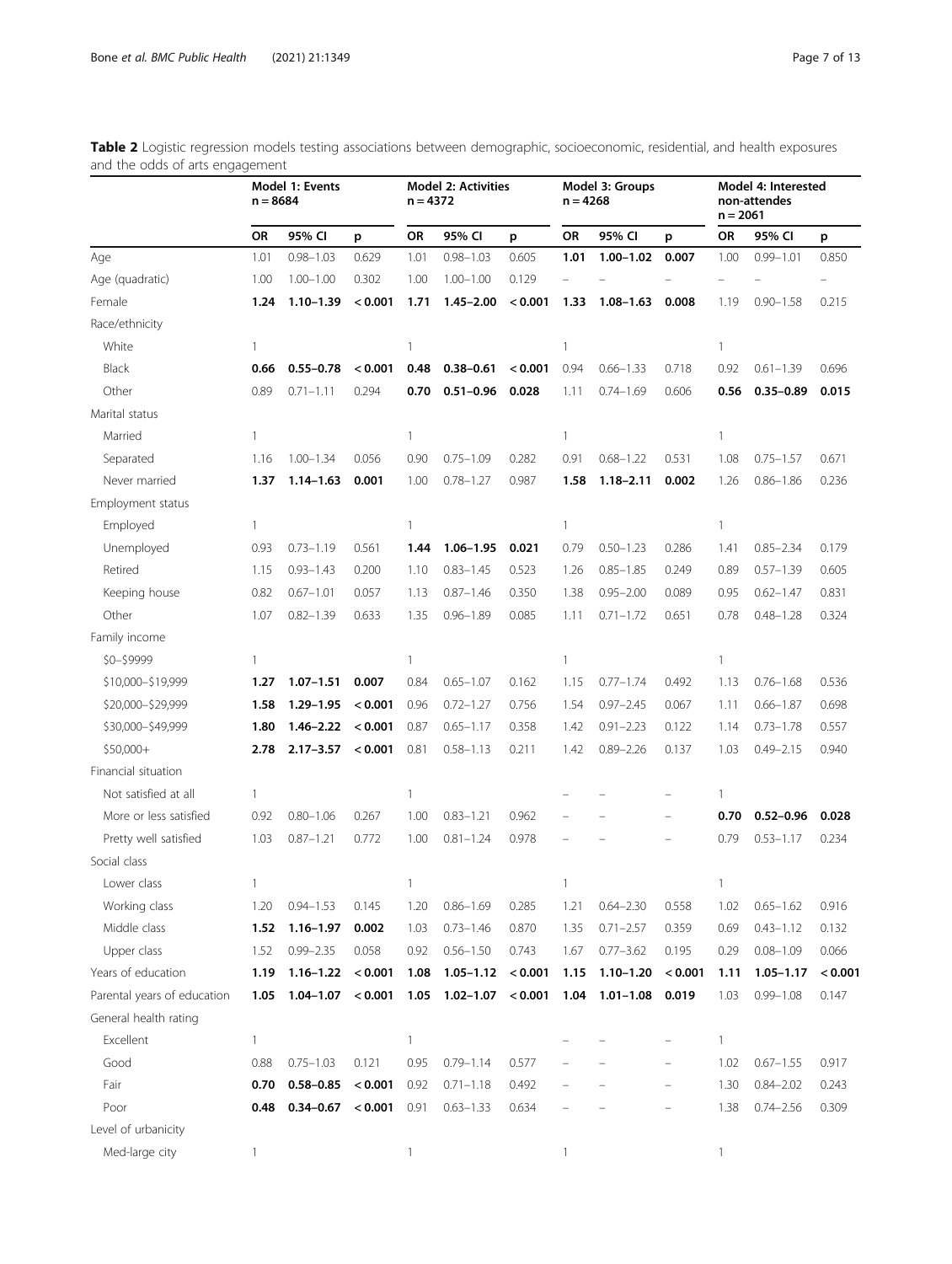|                              | Model 1: Events<br>$n = 8684$ |               | <b>Model 2: Activities</b><br>$n = 4372$ |      |               | Model 3: Groups<br>$n = 4268$ |           |               | Model 4: Interested<br>non-attendes<br>$n = 2061$ |      |               |       |
|------------------------------|-------------------------------|---------------|------------------------------------------|------|---------------|-------------------------------|-----------|---------------|---------------------------------------------------|------|---------------|-------|
|                              | <b>OR</b>                     | 95% CI        | p                                        | OR   | 95% CI        | p                             | <b>OR</b> | 95% CI        | p                                                 | OR   | 95% CI        | р     |
| Suburb                       | 0.92                          | $0.79 - 1.08$ | 0.311                                    | 1.18 | $0.98 - 1.42$ | 0.075                         | 1.06      | $0.82 - 1.38$ | 0.666                                             | 1.12 | $0.77 - 1.63$ | 0.558 |
| Unincorporated area          | 0.79                          | $0.64 - 0.96$ | 0.020                                    | 0.96 | $0.75 - 1.24$ | 0.771                         | 1.22      | $0.89 - 1.67$ | 0.225                                             | 1.15 | $0.77 - 1.73$ | 0.495 |
| Small city or town           | 0.69                          | $0.58 - 0.83$ | < 0.001                                  | 1.08 | $0.84 - 1.41$ | 0.538                         | 1.20      | $0.88 - 1.64$ | 0.255                                             | 1.19 | $0.77 - 1.85$ | 0.436 |
| Smaller areas                | 0.57                          | $0.47 - 0.69$ | < 0.001                                  | 0.98 | $0.75 - 1.28$ | 0.874                         | 0.96      | $0.63 - 1.45$ | 0.836                                             | 0.63 | $0.39 - 1.02$ | 0.061 |
| Household size               | 0.95                          | $0.90 - 0.99$ | 0.030                                    | 1.02 | $0.95 - 1.09$ | 0.572                         | 0.99      | $0.91 - 1.08$ | 0.811                                             | 0.96 | $0.87 - 1.05$ | 0.350 |
| Feels afraid in neighborhood | 1.06                          | $0.91 - 1.24$ | 0.463                                    | 0.97 | $0.80 - 1.17$ | 0.714                         |           |               |                                                   | 1.11 | $0.79 - 1.56$ | 0.536 |
| Survey year                  |                               |               |                                          |      |               |                               |           |               |                                                   |      |               |       |
|                              |                               |               |                                          |      |               |                               |           |               |                                                   |      |               |       |
| 2                            | 2.02                          | $1.69 - 2.40$ | < 0.001                                  | 0.89 | $0.74 - 1.06$ | 0.194                         | 0.73      | $0.52 - 1.03$ | 0.074                                             | 1.04 | $0.79 - 1.38$ | 0.757 |
| 3                            | 2.27                          | 1.88–2.73     | < 0.001                                  | 1.05 | $0.88 - 1.26$ | 0.568                         | 0.77      | $0.60 - 0.99$ | 0.045                                             |      |               |       |
| 4                            | 1.25                          | $1.06 - 1.48$ | 0.008                                    |      |               |                               | 0.68      | $0.54 - 0.87$ | 0.002                                             |      |               |       |
| 5                            | 1.05                          | $0.87 - 1.26$ | 0.624                                    |      |               |                               |           |               |                                                   |      |               |       |

<span id="page-7-0"></span>Table 2 Logistic regression models testing associations between demographic, socioeconomic, residential, and health exposures and the odds of arts engagement (Continued)

Note. Survey year refers to different years for each arts outcome: for events 1 = 1993, 2 = 1998, 3 = 2002, 4 = 2012, 5 = 2016; for activities 1 = 1993, 2 = 1998, 3 = 2002; for groups 1 = 1993, 2 = 1994, 3 = 2004, 4 = 2010; and for interested non-attendees 1 = 2012, 2 = 2016. These numbers have been added for ease of presentation; years were used in analyses. For odds ratios, 1 indicates the reference category

95%  $CI = 0.35-0.89$ ), and the odds of interested nonattendance increased with level of education (OR = 1.11, 95% CI = 1.05–1.17). However, in contrast to event attendance, those who were more or less satisfied with their financial situation had lower odds of being an interested non-attendee than those who were

not satisfied at all  $(OR = 0.70, 95\% \text{ CI} = 0.52 - 0.96)$ . There was no evidence that being an interested nonattendee was associated with gender, marital status, employment status, family income, social class, parental education, level of urbanicity, household size, or general health rating.



events separately in each survey year (1993  $n = 1590$ , 1998  $n = 1432$ , 2002  $n = 1355$ , 2012  $n = 2838$ , 2016  $n = 1469$ ). Odds ratios and 95% confidence intervals are displayed. For associations between sex and arts events, the odds ratio represents attendance in females compared to males. For associations between race/ethnicity and arts events, White is the reference category. Associations were estimated in the full logistic regression models (including all exposures as shown in Table [2](#page-6-0)), but only results for sex and race/ethnicity are presented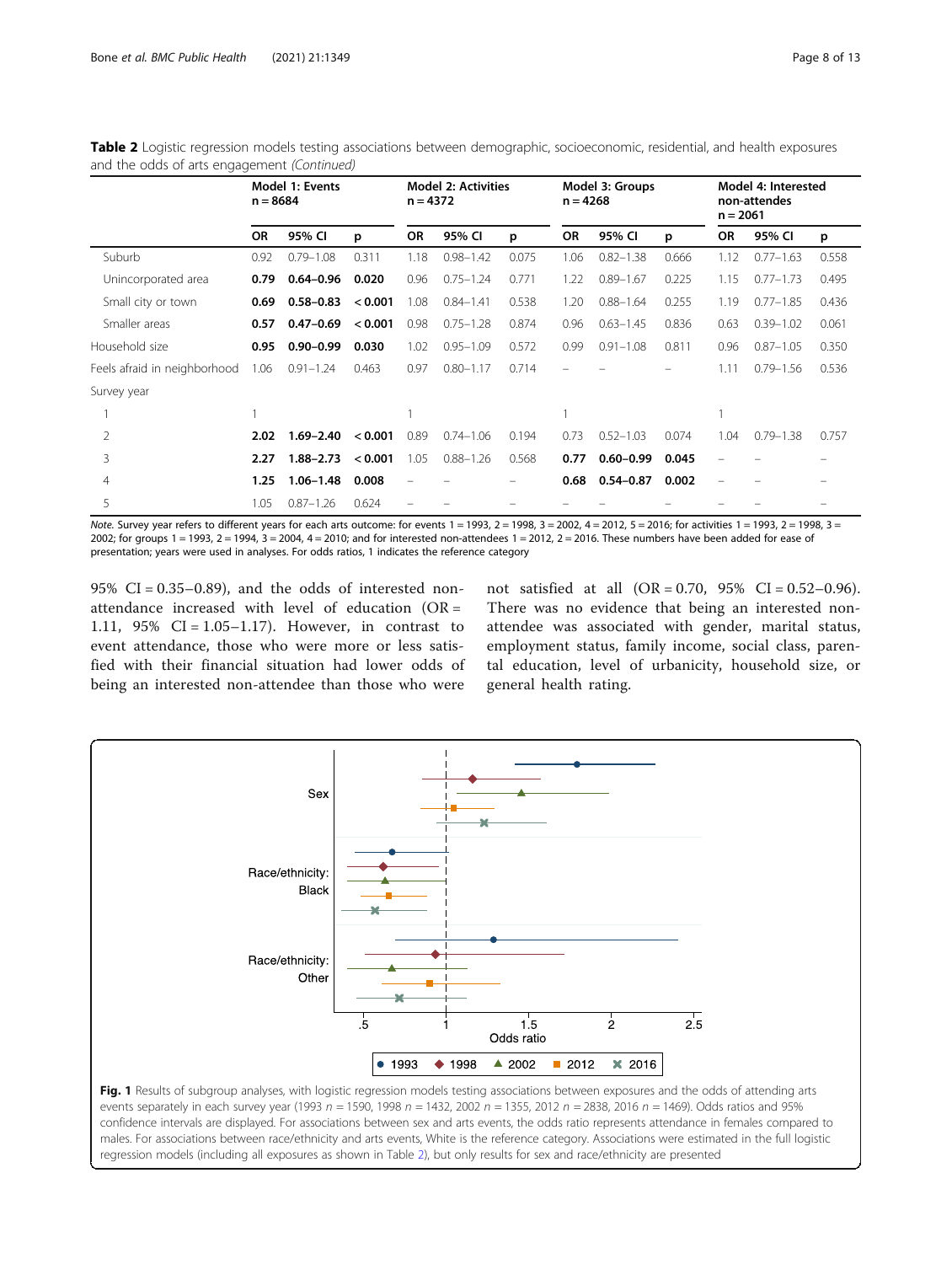#### Change across survey years

Next, we tested whether associations between arts engagement outcomes and age, sex, race/ethnicity, class, and income differed over time. There was no evidence for interactions between survey year and any exposures on participation in arts activities, membership of creative groups, or being an interested non-attendee (Supplementary Table [5](#page-10-0)). There was also no evidence for interactions between survey year and age, class, or income on arts event attendance.

However, there was evidence for an interaction between survey year and sex on event attendance. There was no linear time trend, as females had higher odds of attendance than males in 1993 and 2002 but there were no sex differences in other survey years (Fig. [1](#page-7-0); Supplementary Table [6](#page-10-0)). There was also evidence for an interaction between survey year and race/ethnicity on event attendance. Black participants had lower odds of attending than White participants, and this difference increased over time (Fig. [1](#page-7-0); Supplementary Table [6\)](#page-10-0).

#### Sensitivity analyses

We have reported findings based on imputed data but the results of analyses did not vary when limited to complete cases, as shown in Supplementary Table [4.](#page-10-0) In our sensitivity analysis, limiting the sample to the most homogenous definitions of arts event attendance (i.e. excluding participants from 1993) did not substantially alter our findings (Supplementary Table [7\)](#page-10-0).

#### **Discussion**

In this study, we examined whether there are social inequalities in engagement in the arts, as found in other health-related behaviors [\[3](#page-11-0)–[5\]](#page-11-0). Between 1993 and 2016, approximately half of our sample reported attending arts events, and a similar proportion participated in arts activities. In the smaller sample of individuals who completed the GSS in 2012 and 2016, another one third were interested non-attendees, who had been interested in attending an event in the last year but had not gone to it. Fewer people were members of creative groups, with approximately one fifth of the sample between 1993 and 2010 reporting group membership. Several demographic factors were consistently associated with engagement in the arts. For example, engagement was higher in females than males, and married individuals were less likely to engage than those who had never married. Attendance at arts events and participation in arts activities also differed according to race/ethnicity, although creative group membership did not. Socioeconomic factors showed mixed associations with the different types of arts engagement. Higher levels of education and parental education were consistently associated with all types of engagement. Attendance at arts events was also associated with higher income and social class, better health, and living in more urban areas. However, being an interested non-attendee of arts events was not associated with these factors. In contrast to arts events, we found no evidence that income, social class, health, or urbanicity were associated with participation in arts activities and groups. Most of our findings are consistent with previous research demonstrating that a number of demographic and socioeconomic factors are associated with engagement in the arts [[13\]](#page-11-0). Our findings further advance previous research by using a broader definition of arts to more accurately reflect the breadth of engagement in the US.

The associations between several demographic factors, such as sex and marital status, and engagement in all forms of the arts are consistent with previous evidence [[19,](#page-11-0) [40](#page-11-0)–[44\]](#page-12-0). We also found that race/ethnicity was more strongly associated with participation in arts activities than events, as shown previously [[22\]](#page-11-0). This association was independent of socioeconomic factors, so is unlikely to be explained by over-representation of ethnic minorities in lower socioeconomic status groups [\[45\]](#page-12-0). A report that also used GSS data found that lower attendance at arts events by racial/ethnic minorities may be a result of barriers such as being unable to get to the venue and not having anyone to go with [[23](#page-11-0)]. These individuals were also more likely to state celebrating their cultural heritage as a reason for attending events than those who were White [\[23,](#page-11-0) [46](#page-12-0)]. However, in this study, we found that Other races/ethnicities were also less likely to be interested non-attendees of arts events than White individuals. Although this could be a result of the way in which arts events were defined (limited to music, theatre, or dance performances or art exhibits), it may also indicate that some ethnic/racial groups are less interested in attending arts events. A lack of cultural equity, cultural relevance, interest, and inequalities in access are therefore likely to contribute to the racial/ethnic differences in arts engagement.

Overall, our findings support previous evidence that education is most strongly associated with engagement in the arts  $[12, 13, 18-24]$  $[12, 13, 18-24]$  $[12, 13, 18-24]$  $[12, 13, 18-24]$  $[12, 13, 18-24]$  $[12, 13, 18-24]$  $[12, 13, 18-24]$  $[12, 13, 18-24]$ . However, contrary to some recent evidence, we did not find that education was more strongly associated with attending events than other forms of arts engagement [\[25\]](#page-11-0). Education may increase engagement by helping to cultivate cultural tastes and preferences, raising awareness of activities, and increasing cognitive capacity to engage [[47](#page-12-0)]. Arts education specifically may also contribute to this association, as it is strongly related to both level of education and arts engagement  $[20, 27, 32, 48, 49]$  $[20, 27, 32, 48, 49]$  $[20, 27, 32, 48, 49]$  $[20, 27, 32, 48, 49]$  $[20, 27, 32, 48, 49]$  $[20, 27, 32, 48, 49]$  $[20, 27, 32, 48, 49]$  $[20, 27, 32, 48, 49]$  $[20, 27, 32, 48, 49]$  $[20, 27, 32, 48, 49]$ . We found a similar association with parental education, independent of the individual's own education, although the magnitude of association was smaller. This indicates that childhood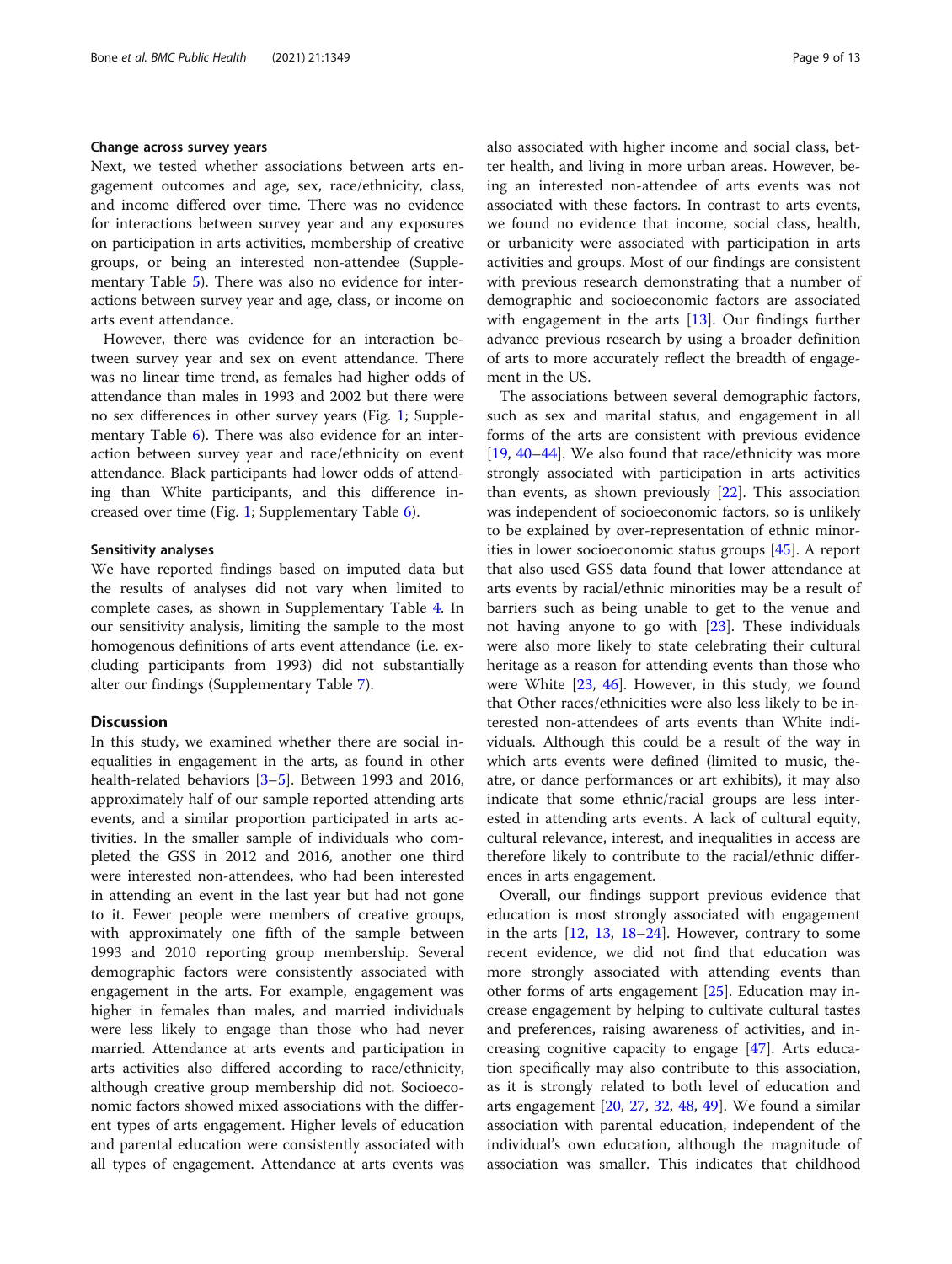socioeconomic status continues to influence engagement in the arts throughout the lifecourse. Children of parents with more education may benefit from increased access to the arts during development and may be more likely to receive arts education in childhood (e.g. learning to play an instrument [[30](#page-11-0)]). These individuals may therefore have more training and experience, enabling them to participate in more highly skilled arts activities (e.g. orchestras).

Consistent with previous evidence for a social gradient in arts engagement, we found that attendance at arts events was less likely with lower income and social class, poorer health, and less urban areas. As being an interested non-attendee was not associated with these factors, they are likely to be barriers specifically to attendance. Individuals across the range of incomes, social classes, health, and levels of urbanicity were interested in attending events at similar rates, but actual attendance differed according to these factors. Previously, individuals with lower household income and social class were more likely to report barriers to attending events of cost and difficulty of getting to a venue, as well as a lack of time [[23,](#page-11-0) [46\]](#page-12-0). Other research has demonstrated that individuals with poorer physical health may experience more barriers affecting their perceived capabilities to engage [[30\]](#page-11-0). Areas that are more urban, such as cities, are likely to have a larger range of arts events on offer, including at a variety of times and costs as well as appealing to a broader audience, and events may be more geographically dispersed or easier to attend using public transport. Urbanicity can thus be interpreted as a proxy measure for the availability of arts events. However, there are also likely to be area-level factors related to the availability and accessibility of the arts that, although not measured in the GSS, require further investigation. In contrast to arts events, we found no evidence that income, social class, health, or urbanicity were associated with participation in arts activities and groups. These types of engagement may be more widely available, include more diverse activities, be cheaper to participate in, and often do not require attendance at a specific venue, which may be hard to reach or not generally attended by certain groups.

There was some mixed evidence for a social gradient in interest in arts events. Individuals with higher levels of education were more likely to be interested nonattendees, as were people who were more or less satisfied with their financial situation (compared to those who were not satisfied at all). Previous research has suggested that of the different types of arts engagement, education is most strongly associated with highbrow cultural events [\[25](#page-11-0)], which could explain the association with interest in events. It is unclear why we found evidence for an association with financial satisfaction. We

might conclude that individuals who were satisfied with their financial situation were not interested nonattendees because they were financially able to attend any events of interest, but we found no evidence that financial satisfaction was associated with actual event attendance. Additionally, there was no evidence that being an interested non-attendee was associated with income or differed between those who were pretty well satisfied and not at all satisfied with their financial situation. The relationship between interest in the arts, subjective measures of satisfaction with financial situation, and more objective measures of income thus requires further investigation.

We also investigated changing patterns of arts engagement as there has been concern that arts participation is decreasing in the US [\[11](#page-11-0), [22](#page-11-0), [32](#page-11-0)]. We found some evidence that event attendance changed over time, but this was likely a result of changes in the measure of event attendance, as there was no linear trend. In contrast, group membership decreased over time. Additionally, the racial disparity in event attendance, with an overrepresentation of White individuals compared to those of racial/ethnic minorities, increased from 1993 to 2016. These increasing racial/ethnic inequalities in arts event attendance were independent of other socioeconomic factors such as income and education. However, given the nature of structural racism, this finding should be interpreted cautiously and requires replication in studies with consistent measures of event attendance. As this study spanned a period of 23 years, with event attendance and group membership measured at different times, specific social and economic events in each year could also have contributed to the changing patterns of arts engagement.

Our findings have implications for understanding health and social inequalities in the US. A number of the factors that we have identified as associated with arts engagement are also associated with inequalities in access to health care and health outcomes [[14](#page-11-0)–[17](#page-11-0)]. This could be because arts engagement is a correlate of health, with both representing a form of capital that can be obtained by individuals with more material resources, such as income, and non-material resources, such as social support [\[47](#page-12-0)]. Consistent with this, we found evidence that poorer self-reported health was associated with lower attendance at arts events, although it was not associated with interest in attending events or participation in arts activities. Arts engagement could also represent a health behaviour that leads to improved health outcomes. There is growing evidence that engagement with the arts can lead to a range of health benefits, independent of demographic and socioeconomic factors [[9,](#page-11-0) [50](#page-12-0)]. It is thus concerning that we have found evidence for differential engagement in the arts. Future research should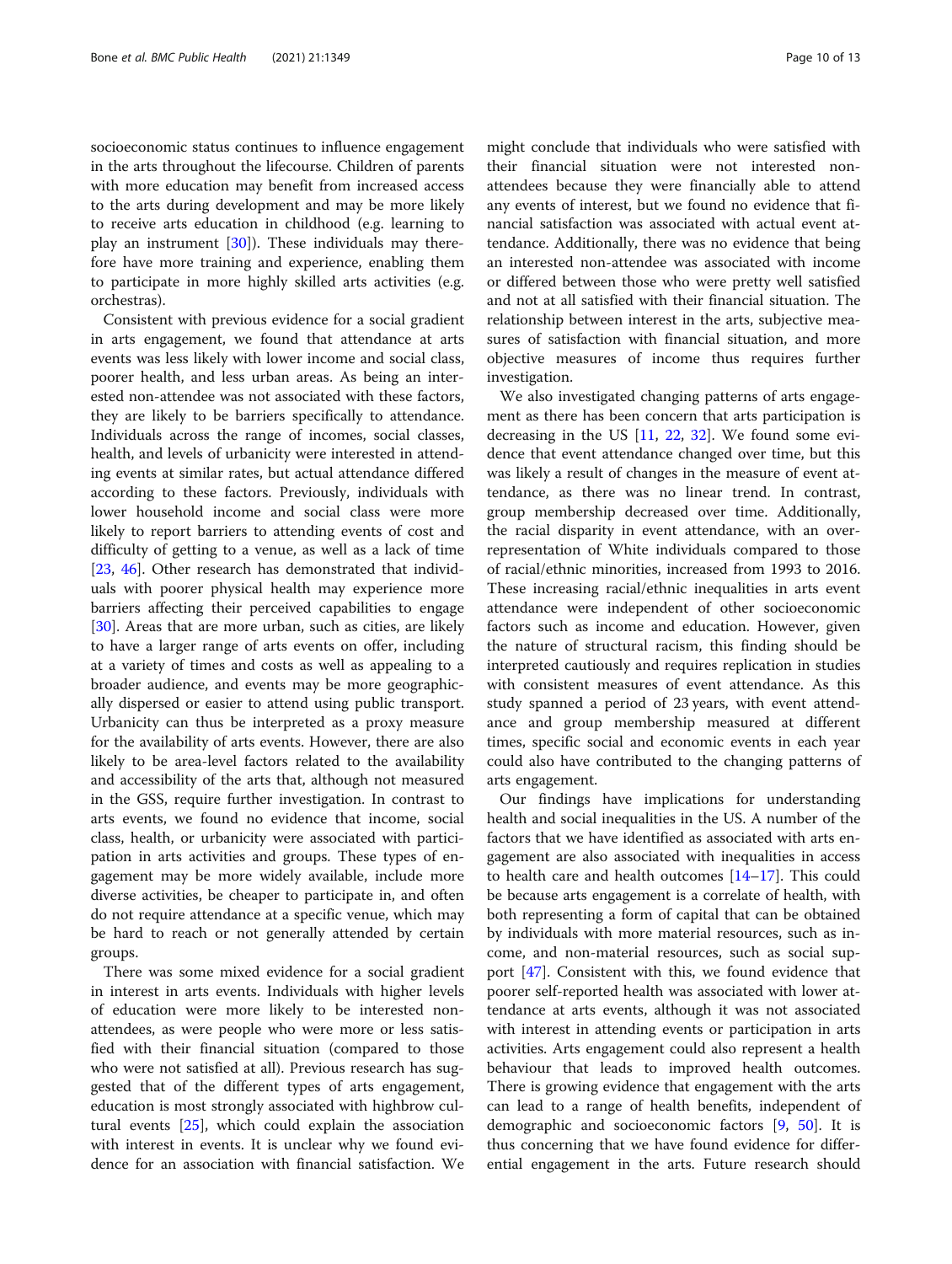<span id="page-10-0"></span>explore why engagement is lower in these groups, in particular males, racial/ethnic minorities, and those with lower education. This is particularly important given that previous efforts to reduce inequalities in access to cultural events by expanding facilities and offering free tickets in Brazil have not been successful [[51\]](#page-12-0). Future research could also investigate whether removing other barriers to engagement, such as providing the arts online to avoid high prices and reduce time constraints, could increase levels of engagement [\[52](#page-12-0)]. This could then support the development of interventions to promote engagement in the arts, and test whether this leads to improvements in health outcomes.

This study has a number of strengths. The GSS was a large nationally representative sample and we included several measures of arts engagement. Although the GSS has previously been used to study arts engagement [[23](#page-11-0), [43](#page-12-0)], research has not generally examined membership of creative groups in comparison to other forms of engagement or combined data across as many waves of the GSS as in this study. We tested a range of factors that may be associated with arts engagement, and mutually adjusted for these variables in our models. Using multiple imputation means that missing data should not have influenced our findings. However, this study also has a number of limitations. We tested cross-sectional associations and thus cannot rule out the possibility of inverse causality. There are some factors, such as health, which may have a bidirectional association with arts engagement. Additionally, the GSS did not measure attendance at arts events consistently across waves, which is likely to explain the association we found between event attendance and survey year. A broader definition of arts events was used in later years. However, when limiting our analyses just to this broader definition, our findings were consistent. Although our measures of arts engagement were more inclusive than in many previous studies, they were likely still too narrow. Standard arts engagement questions are not able to capture arts engagement in some immigrant communities [[35](#page-11-0)], and also typically do not cover engagement in digital or electronic arts activities such as graphic design, photography, film-making, and music production. This could have contributed to our findings of lower arts engagement in individuals who were not White and underrepresented arts engagement amongst younger generations. Future research should aim to measure diverse aspects of arts engagement, particularly as the US moves towards a majority-minority society, in which the non-Hispanic white population will no longer form the majority of the US population [\[53](#page-12-0)].

#### Conclusions

Given the potential importance of engagement in the arts for health and wellbeing [[9\]](#page-11-0), individuals should be

provided with equal opportunities to participate. Our findings indicate that social determinants may influence engagement in the arts throughout the life course. Encouraging arts activities and creative group membership may provide one way of widening participation and reducing social inequalities in arts engagement. It will also be important to recognize that lack of participation may not merely be due to a lack of interest or motivation but may be influenced by structural barriers, such as racism, or a lack of opportunities. Indeed, the nature of many arts activities that take place in well defined arts spaces are rooted in white supremacy, creating a foundational barrier for Black, Indigeouns and other people of color (BIPOC) groups. Future research is needed to identify what these barriers are and how they can be removed. This is particularly important in the wake of COVID-19, given the closure of many arts venues and the disproportionate effect on BIPOC individuals and those of lower socioeconomic status [[28,](#page-11-0) [54](#page-12-0)–[56](#page-12-0)].

#### Supplementary Information

The online version contains supplementary material available at [https://doi.](https://doi.org/10.1186/s12889-021-11263-0) [org/10.1186/s12889-021-11263-0.](https://doi.org/10.1186/s12889-021-11263-0)

#### Additional file 1.

#### Acknowledgements

We thank Shanae Burch, Nupur Chaudhury, and David Fakunle, thought leaders on work at the intersections of the arts, equity, and public health in the US, for their comments on this manuscript. We also gratefully acknowledge the contribution of the GSS study participants.

#### Authors' contributions

JKB, FB, and DF designed the study. JKB conducted the analysis and drafted the manuscript. JKB, FB, MEF, EP, JKS, and DF contributed to the writing, made critical revisions, and approved the final manuscript.

#### Funding

The EpiArts Lab, a National Endowment for the Arts Research Lab at the University of Florida, is supported in part by an award from the National Endowment for the Arts (1862896–38-C-20). The opinions expressed are those of the authors and do not represent the views of the National Endowment for the Arts Office of Research & Analysis or the National Endowment for the Arts. The National Endowment for the Arts does not guarantee the accuracy or completeness of the information included in this material and is not responsible for any consequences of its use. The EpiArts Lab is also supported by the University of Florida, the Pabst Steinmetz Foundation, and Bloomberg Philanthropies. DF is supported by the Wellcome Trust [205407/Z/16/Z].

#### Availability of data and materials

The dataset supporting the conclusions of this article is available in the GSS repository, [https://gss.norc.org/get-the-data/stata.](https://gss.norc.org/get-the-data/stata)

#### Declarations

#### Ethics approval and consent to participate

All GSS participants gave informed consent and this study has Institutional Review Board approval from the University of Florida (IRB201901792) and ethical approval from University College London Research Ethics Committee (project 18839/001). All methods were carried out in accordance with relevant ethical guidelines and regulations, the Helsinki Declaration (2013 revision), and the General Data Protection Regulation.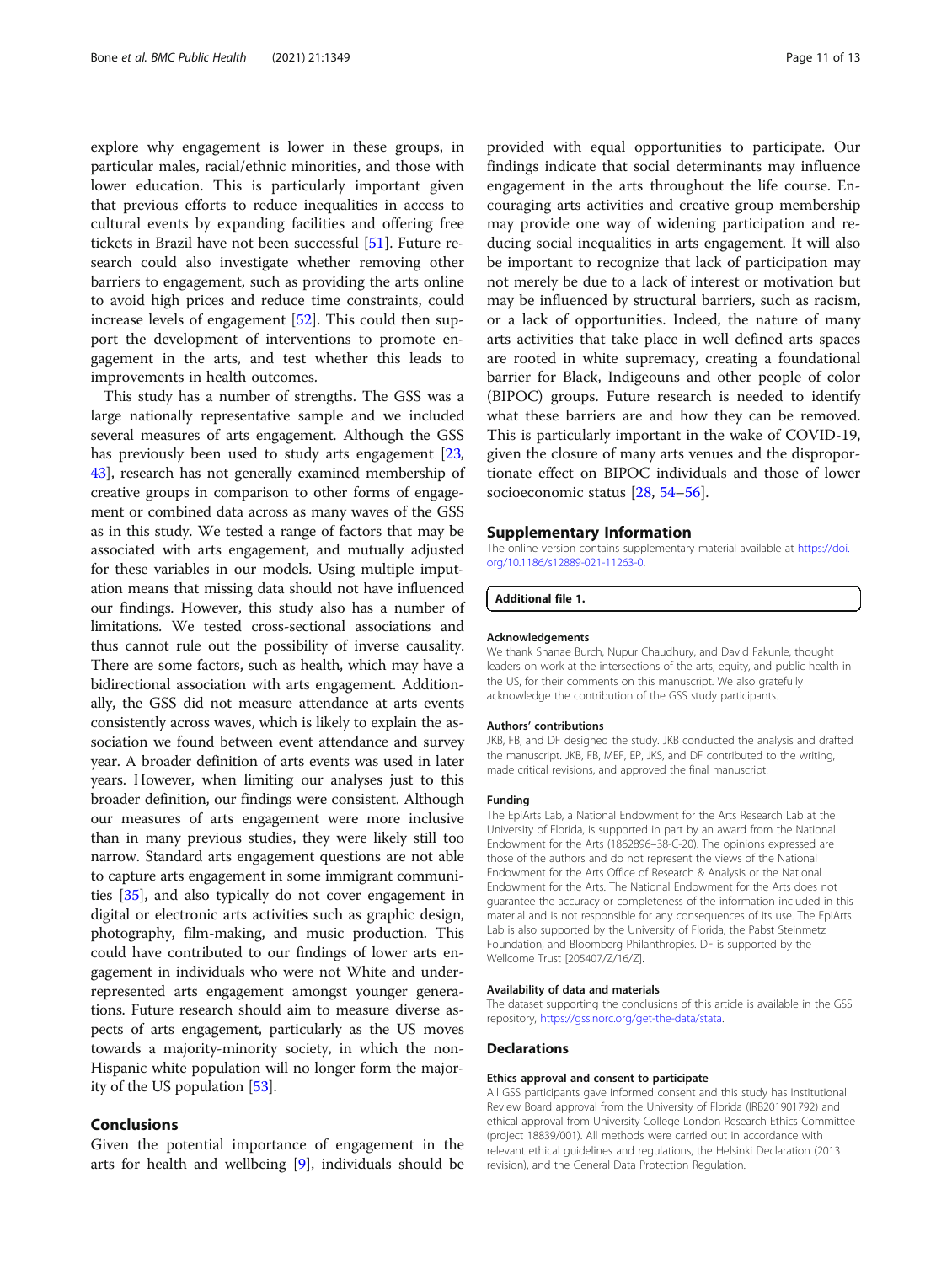#### <span id="page-11-0"></span>Consent for publication

Not applicable.

#### Competing interests

The authors declare that they have no competing interests.

#### Author details

<sup>1</sup> Research Department of Behavioural Science and Health, Institute of Epidemiology & Health, University College London, London, UK. <sup>2</sup>Center for Arts in Medicine, University of Florida, Gainesville, Florida, USA.

#### Received: 24 February 2021 Accepted: 9 June 2021 Published online: 08 July 2021

#### References

- 1. Bleich SN, Jarlenski MP, Bell CN, Laveist TA. Health inequalities: trends, progress, and policy. Annu Rev Public Health. 2012;33(1):7–40. [https://doi.](https://doi.org/10.1146/annurev-publhealth-031811-124658) [org/10.1146/annurev-publhealth-031811-124658](https://doi.org/10.1146/annurev-publhealth-031811-124658).
- 2. Zaninotto P, Batty GD, Stenholm S, Kawachi I, Hyde M, Goldberg M, et al. Socioeconomic inequalities in disability-free life expectancy in older people from England and the United States: a cross-national population-based study. J Gerontol Ser A Biol Sci Med Sci. 2020;75(5):906–13. [https://doi.org/1](https://doi.org/10.1093/gerona/glz266) [0.1093/gerona/glz266](https://doi.org/10.1093/gerona/glz266).
- 3. Stringhini S, Sabia S, Shipley M, Brunner E, Nabi H, Kivimaki M, et al. Association of socioeconomic position with health behaviors and mortality. J Am Med Assoc. 2010;303(12):1159–66. [https://doi.org/10.1001/jama.2010.2](https://doi.org/10.1001/jama.2010.297) [97.](https://doi.org/10.1001/jama.2010.297)
- 4. Harper S, Lynch J. Trends in socioeconomic inequalities in adult health behaviors among U.S. states, 1990-2004. Public Health Rep. 2007;122(2):177– 89. [https://doi.org/10.1177/003335490712200207.](https://doi.org/10.1177/003335490712200207)
- 5. Scholes S, Bann D. Education-related disparities in reported physical activity during leisure-time, active transportation, and work among US adults: repeated cross-sectional analysis from the National Health and nutrition examination surveys, 2007 to 2016. BMC Public Health. 2018;18:1–10. [https://doi.org/10.1186/s12889-018-5857-z.](https://doi.org/10.1186/s12889-018-5857-z)
- 6. Singh-Manoux A, Marmot M. Role of socialization in explaining social inequalities in health. Soc Sci Med. 2005;60(9):2129–33. [https://doi.org/10.1](https://doi.org/10.1016/j.socscimed.2004.08.070) [016/j.socscimed.2004.08.070](https://doi.org/10.1016/j.socscimed.2004.08.070).
- 7. Mak HW, Coulter R, Fancourt D. Patterns of social inequality in arts and cultural participation: findings from a nationally representative sample of adults living in the United Kingdom of Great Britain and Northern Ireland. Public Heal Panor. 2020;6:55–68.
- 8. Lamont M, Beljean S, Clair M. What is missing? Cultural processes and causal pathways to inequality. Socio Econ Rev. 2014;12(3):573–608. [https://doi.](https://doi.org/10.1093/ser/mwu011) [org/10.1093/ser/mwu011](https://doi.org/10.1093/ser/mwu011).
- Fancourt D, Finn S. What is the evidence on the role of the arts in improving health and well-being? A scoping review. Copenhagen; 2019. <https://europepmc.org/article/NBK/nbk553773>
- 10. Fancourt D, Aughterson H, Finn S, Walker E, Steptoe A. How leisure activities affect health: A review and multi-level theoretical framework of mechanisms of action using the lens of complex adaptive systems science. Lancet Psychiatry. 2021. [https://doi.org/10.1016/S2215-0366\(20\)30384-9](https://doi.org/10.1016/S2215-0366(20)30384-9).
- 11. National Endowment for the Arts. How a Nation Engages With Art: Highlights from the 2012 Survey of Public Participation in the Arts. Washington, DC; 2013. [https://www.arts.gov/sites/default/files/highlights](https://www.arts.gov/sites/default/files/highlights-from-2012-sppa-revised-oct-2015.pdf)[from-2012-sppa-revised-oct-2015.pdf](https://www.arts.gov/sites/default/files/highlights-from-2012-sppa-revised-oct-2015.pdf)
- 12. National Endowment for the Arts. U.S. Patterns of Arts Participation: A Full Report from the 2017 Survey of Public Participation in the Arts. Washington, DC; 2019. [https://www.arts.gov/sites/default/files/US\\_Patterns\\_of\\_Arts\\_Pa](https://www.arts.gov/sites/default/files/US_Patterns_of_Arts_ParticipationRevised.pdf) [rticipationRevised.pdf](https://www.arts.gov/sites/default/files/US_Patterns_of_Arts_ParticipationRevised.pdf)
- 13. Stallings SN, Mauldin B. Public engagement in the arts: a review of recent literature. 2016. [https://www.lacountyarts.org/sites/default/files/pdfs/lacac\\_](https://www.lacountyarts.org/sites/default/files/pdfs/lacac_pubenglitrev.pdf) [pubenglitrev.pdf.](https://www.lacountyarts.org/sites/default/files/pdfs/lacac_pubenglitrev.pdf)
- 14. Mays VM, Cochran SD, Barnes NW. Race, race-based discrimination, and health outcomes among African Americans. Annu Rev Psychol. 2007;58(1): 201–25. <https://doi.org/10.1146/annurev.psych.57.102904.190212>.
- 15. Nguyen AB, Moser R, Chou WY. Race and health profiles in the United States: an examination of the social gradient through the 2009 CHIS adult survey. Public Health. 2014;128(12):1076–86. [https://doi.org/10.1016/j.puhe.2](https://doi.org/10.1016/j.puhe.2014.10.003) [014.10.003](https://doi.org/10.1016/j.puhe.2014.10.003).
- 
- 16. Williams DR, Priest N, Anderson NB. Understanding associations among race, socioeconomic status, and health: patterns and prospects. Health Psychol. 2016;35(4):407–11. [https://doi.org/10.1037/hea0000242.](https://doi.org/10.1037/hea0000242)
- 17. Singh GK. Area deprivation and widening inequalities in US mortality, 1969- 1998. Am J Public Health. 2003;93(7):1137–43. [https://doi.org/10.2105/AJPH.](https://doi.org/10.2105/AJPH.93.7.1137) [93.7.1137.](https://doi.org/10.2105/AJPH.93.7.1137)
- 18. Robinson JP. Arts participation in America: 1982–1992. 1993. [https://www.a](https://www.arts.gov/sites/default/files/NEA-Research-Report-27.pdf) [rts.gov/sites/default/files/NEA-Research-Report-27.pdf.](https://www.arts.gov/sites/default/files/NEA-Research-Report-27.pdf)
- 19. Peterson RA, Hull PC, Kern RM. Age and arts participation: 1982–1997. 2000. <https://www.arts.gov/sites/default/files/ResearchReport42.pdf>.
- 20. Ostrower F. The diversity of cultural participation: Findings from a national survey; 2005. [https://doi.org/10.4324/9780203927502.](https://doi.org/10.4324/9780203927502)
- 21. Seaman BA. Empirical Studies of Demand for the Performing Arts. In V. A. Ginsburg & D. Throsby (Eds.), Handbook of the Economics of Art and Culture. 2006;1:415–72. [https://doi.org/10.1016/S1574-0676\(06\)01014-3.](https://doi.org/10.1016/S1574-0676(06)01014-3)
- 22. Welch V, Kim Y. Race/ethnicity and arts participation: findings from the survey of public participation in the arts. 2010. [https://files.eric.ed.gov/](https://files.eric.ed.gov/fulltext/ED519762.pdf) [fulltext/ED519762.pdf.](https://files.eric.ed.gov/fulltext/ED519762.pdf)
- 23. Blume-Kohout M, Leonard SR, Novak-Leonard JL. When Going Gets Tough: Barriers and Motivations Affecting Arts Attendance. 2015. [https://www.arts.](https://www.arts.gov/sites/default/files/when-going-gets-tough-revised2.pdf) [gov/sites/default/files/when-going-gets-tough-revised2.pdf.](https://www.arts.gov/sites/default/files/when-going-gets-tough-revised2.pdf)
- 24. Ateca-Amestoy V, Gorostiaga A, Rossi M. Motivations and barriers to heritage engagement in Latin America: tangible and intangible dimensions. J Cult Econ. 2020;44(3):397–423. [https://doi.org/10.1007/s10824-019-09366-z.](https://doi.org/10.1007/s10824-019-09366-z)
- 25. Suarez-Fernandez S, Prieto-Rodriguez J, Perez-Villadoniga MJ. The changing role of education as we move from popular to highbrow culture. J Cult Econ. 2020;44(2):189–212. <https://doi.org/10.1007/s10824-019-09355-2>.
- 26. DiMaggio P, Ostrower F. Race, ethnicity and participation in the arts. Washington, D.C.; 1992. [https://www.arts.gov/sites/default/files/NEA-Resea](https://www.arts.gov/sites/default/files/NEA-Research-Report-25.pdf) [rch-Report-25.pdf](https://www.arts.gov/sites/default/files/NEA-Research-Report-25.pdf)
- 27. Borgonovi F. Performing arts attendance: an economic approach. Appl Econ. 2004;36(17):1871–85. [https://doi.org/10.1080/0003684042000264010.](https://doi.org/10.1080/0003684042000264010)
- 28. Egede LE, Walker RJ. Structural racism, social risk factors, and Covid-19 a dangerous convergence for black Americans. N Engl J Med. 2020;383(12): e77. [https://doi.org/10.1056/NEJMp2023616.](https://doi.org/10.1056/NEJMp2023616)
- 29. Mak HW, Coulter R, Fancourt D. Does arts and cultural engagement vary geographically? Evidence from the UK household longitudinal study. Public Health. 2020;185:119–26. [https://doi.org/10.1016/j.puhe.2020.04.029.](https://doi.org/10.1016/j.puhe.2020.04.029)
- 30. Fancourt D, Mak HW. What barriers do people experience to engaging in the arts? Structural equation modelling of the relationship between individual characteristics and capabilities, opportunities, and motivations to engage. PLoS One. 2020;15(3):1–12. [https://doi.org/10.1371/journal.pone.023](https://doi.org/10.1371/journal.pone.0230487) [0487](https://doi.org/10.1371/journal.pone.0230487).
- 31. Novak-Leonard JL, Brown AS, Brown W. Beyond attendance: a multi-modal understanding of arts participation. 2011. [https://www.arts.gov/sites/default/](https://www.arts.gov/sites/default/files/2008-SPPA-BeyondAttendance.pdf) [files/2008-SPPA-BeyondAttendance.pdf.](https://www.arts.gov/sites/default/files/2008-SPPA-BeyondAttendance.pdf)
- 32. Rabkin N, Hedberg EC. Arts education in America: what the declines mean for arts participation. 2012. [https://www.arts.gov/sites/default/files/2008-](https://www.arts.gov/sites/default/files/2008-SPPA-ArtsLearning.pdf) [SPPA-ArtsLearning.pdf.](https://www.arts.gov/sites/default/files/2008-SPPA-ArtsLearning.pdf)
- 33. Jackson M-R, Herranz J, Kabwasa-Green F. Art and culture in communities: unpacking participation. Washington, DC; 2003. [http://webarchive.urban.](http://webarchive.urban.org/UploadedPDF/311006_unpacking_participation.pdf) [org/UploadedPDF/311006\\_unpacking\\_participation.pdf](http://webarchive.urban.org/UploadedPDF/311006_unpacking_participation.pdf)
- 34. Cowen T. In praise of commercial culture: Harvard University Press; 1998.
- 35. Novak-Leonard JL, O'Malley MK, Truong E. Minding the gap: elucidating the disconnect between arts participation metrics and arts engagement within immigrant communities. Cult Trends. 2015;24(2):112–21. [https://doi.org/10.1](https://doi.org/10.1080/09548963.2015.1031477) [080/09548963.2015.1031477.](https://doi.org/10.1080/09548963.2015.1031477)
- 36. Smith TW, Davern M, Freese J, Morgan S. General Social Surveys, 1972–2018 [machine-readable data file]: Sponsored by National Science Foundation. NORC at the University of Chicago [producer and distributor]. Data accessed from the GSS Data Explorer website at [gssdataexplorer.norc.org](http://gssdataexplorer.norc.org); 2019.
- 37. Thompson CG, Kim RS, Aloe AM, Becker BJ. Extracting the variance in flation factor and other multicollinearity diagnostics from typical regression results. Basic Appl Soc Psychol. 2017;39(2):81–90. [https://doi.org/10.1080/01973533.2](https://doi.org/10.1080/01973533.2016.1277529) [016.1277529](https://doi.org/10.1080/01973533.2016.1277529).
- 38. White IR, Royston P, Wood AM. Multiple imputation using chained equations: issues and guidance for practice. Stat Med. 2011;30(4):377–99. [https://doi.org/10.1002/sim.4067.](https://doi.org/10.1002/sim.4067)
- 39. StataCorp. Stata Statistical Software: Release 16. 2019.
- 40. DiMaggio P. Gender, networks, and cultural capital. Poetics. 2004;32(2):99– 103. <https://doi.org/10.1016/j.poetic.2004.02.004>.